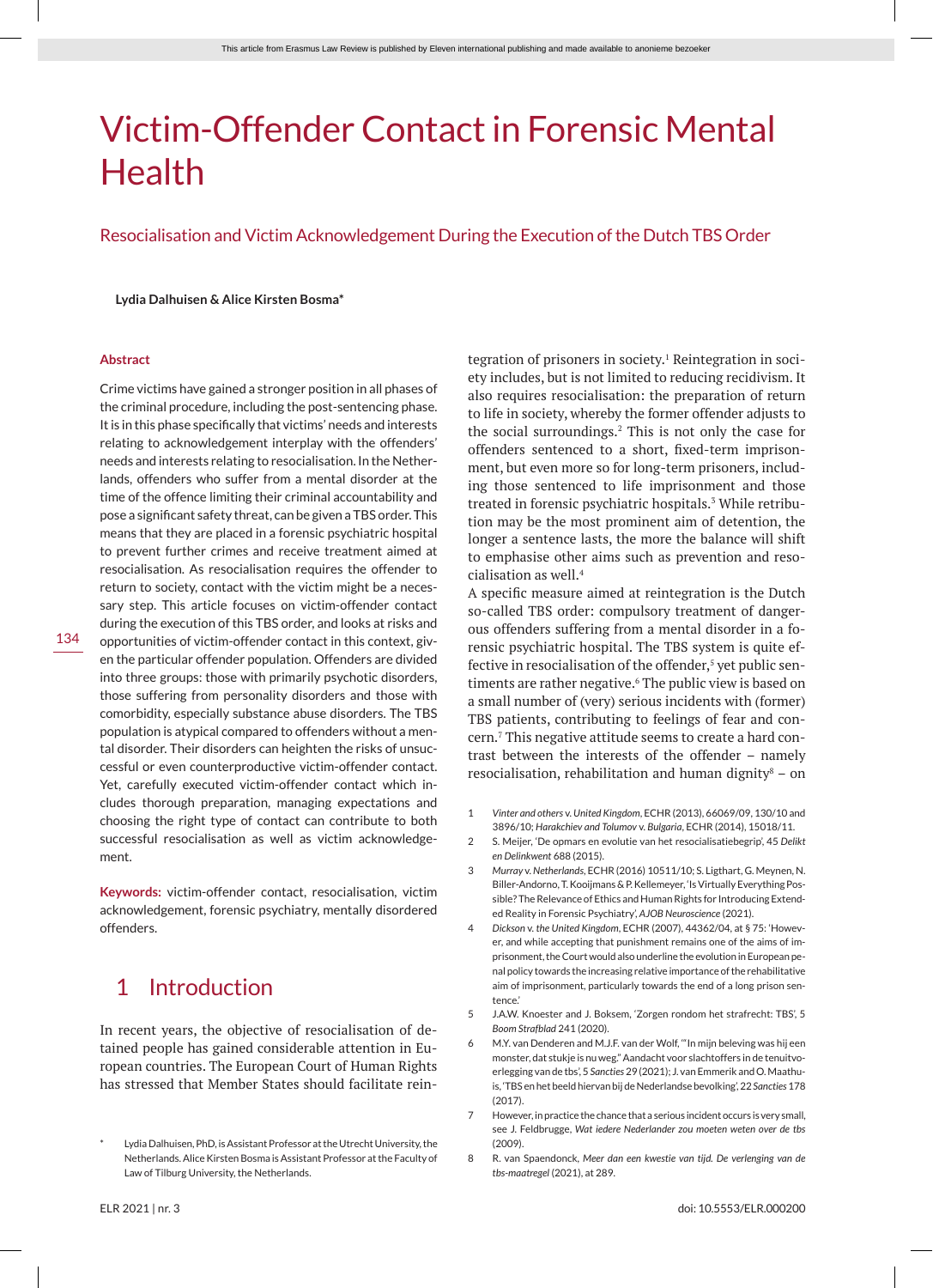the one hand, and the interests of victims and society as a whole – namely protection and acknowledgement – on the other<sup>9</sup>

The negative perception with regard to the dangers of resocialisation have steered not only public sentiment, but influenced the Dutch legislator as well. For example, recently, several restrictions to existing possibilities for resocialisation of (mentally sound) prisoners in the name of 'justice for victims' were introduced.10 Despite a fair amount of criticism in the academic – including vic $timological - literature<sup>11</sup> conditional release from pris$ on has been limited to two years maximum per the first of July, 2021,<sup>12</sup> based on this so-called victim-oriented argument.13

However, the apparent yet false dichotomy between protection and resocialisation ignores the fact that resocialisation and rehabilitation can also contribute to the fulfilment of victims' and societal needs.<sup>14</sup> What is more, too much focus on risk management can paradoxically heighten the risk of recidivism.15 Failing to consider the rehabilitative goal of detention may thus put society, including the direct victim, in more danger than bridging the gap between them.

The question is how contact between the victim and the offender can be realised. Over the years, various avenues for victim participation in the criminal justice procedure have been introduced in Dutch law.<sup>16</sup> However, the TBS population is different from the regular offender population, prompting the question to what extent contact should be shaped differently. By definition, criminal responsibility is diminished or absent, limiting the possibilities for punishment. Unfulfilled needs for retribution may hamper subsequent restorative approaches.<sup>17</sup> In

- 9 F. Koenraadt and R. Kool, 'Een herstelgerichte benadering van delinquenten met een psychische stoornis', 5 *Proces* 304 (2013).
- 10 *Kamerstukken II* 2018/19, 35122, no. 3, 6-7.
- 11 For example A.K. Bosma, M.S. Groenhuijsen & G.M. de Vries, 'Victims' Participation Rights in the Post-sentencing Phase: The Netherlands in Comparative Perspective', 12 *New Journal of European Criminal Law* 128 (2021); P. Schuyt, 'Voorwaardelijke invrijheidstelling: het beeld en de werkelijkheid', 2 *Sancties* 5 (2019); S. Struijk, 'Wetsvoorstel Straffen en beschermen: wordt het kind met het badwater weggegooid?', 13 *Sancties* 56 (2020).
- 12 Art. 6:2:10 Dutch Criminal Code of Procedure.
- That victim-image may be used for political gain in this context has also been recognised abroad, see Y. Mehozay, 'From Offender Rehabilitation to the Aesthetic of the Victim', 27 *Social & Legal Studies* 97, at 98 (2018).
- 14 Compare D. Gromet and J. Darley, 'Punishment and Beyond: Achieving Justice through the Satisfaction of Multiple Goals', 43 *Law and Society Review* 1 (2009); and P. Mascini and D. Houtman, 'Rehabilitation and Repression. Reassessing Their Ideological Embeddedness', 46 *British Journal of Criminology* 822 (2006). Also evidenced by the success of reparative and restorative justice, J.A. Wemmers, 'Restitution: Helping Victims or Offenders?', in J. Joseph and S. Jergenson (eds.), *An International Perspective on Contemporary Developments in Victimology* (2020) 283, at 291.
- 15 P. Nelissen, 'Re-integratie van ex-justitiabelen als speerpunt voor een herstelgerichte reclasseringspraktijk', *19 Tijdschrift voor Herstelrecht* 13, at 20 (2019).
- 16 Bosma, Groenhuijsen & de Vries 2021, above n. 11.
- 17 K. Daly, 'Revisiting the Relationship between Retributive and Restorative Justice', in H. Strang and J. Braithwaite (eds.), *Restorative Justice* (2000) 33, at 41; P. Strelan and J.W. van Prooijen, 'Retribution and Forgiveness: The Healing Effects of Punishing for Just Deserts', 43 *European Journal of Social Psychology* 544 (2013). Note that there is an ongoing discussion on the weight of the retributive vs. restorative justice needs. See additionally: A. Ten Boom and K.F. Kuijpers, 'Victims' Needs as Basic Human Needs', 18

doi: 10.5553/ELR.000200 ELR 2021 | nr. 3

addition, the population comprises of dangerous offenders who have committed serious crimes resulting in corresponding suffering for either survivors or next of kin. A complicating factor in this respect is the finding that many offenders know their victims.18 What is more, the various mental disorders that are present within this population can make offenders in TBS hospitals more vulnerable in contact with others or limit the possibilities of interaction. Characteristics of various types of disorders call for specific considerations with regard to victim-offender contact.

In this article, we focus on contact between victims and offenders suffering from various types of mental disorders, aiming to answer the following question: what are risks and opportunities in victims' contact with dangerous offenders suffering from a mental disorder. In this respect, we adopt a broad definition of the term 'contact', referring to either direct or indirect exchanges of interests between victims and offenders. To answer the central question, a multidisciplinary literature study is conducted, looking at victimological, legal and forensic psychiatric literature. Although we focus on the Dutch context of the TBS order specifically, the considerations might be of value for other systems as well. Many jurisdictions have specific provisions for dealing with dangerous offenders with mental disorders limiting criminal accountability that bear resemblance to the Dutch TBS.19 Moreover, the question on how to deal with victim-offender contact and rehabilitation within this specific offender population is of relevance regardless of the legal framework.

In Section 2, we will first explain the TBS order and discuss possibilities that victims have within this forensic psychiatric context to exchange views, either directly or indirectly, with the offenders. In Section 3, we will describe the particular forensic psychiatric offender population. In Section 4, specific risks and opportunities of contact with offenders suffering from various mental disorders are discussed. In Section 5 we will present our closing remarks and answer the general question on the implementation of victims' rights within a forensic psychiatric context.

*International Review of Victimology* 155 (2012); W. Veraart, 'Vergelding of herstel? Een reflectie op de rol van het slachtoffer in de executiefase', 60 *Sancties* 280 (2019).

- 18 A study on Dutch forensic psychiatric patients comparing women to men found that 72% of women and 60% of men know their victim, V. de Vogel and E. de Spa, 'Gender Differences in Violent Offending: Results from a Multicentre Comparison Study in Dutch Forensic Psychiatry', 25 *Psychology, Crime & Law* 739 (2019). Similar percentages are found abroad regarding victims of offenders who were found not guilty by reason of insanity, see I. Jeandarme, L. Vandenbosch, M. Groenhuijsen, T.I. Oei & S. Bogaerts, 'Who Are the Victims of NGRI Acquittees? A Study of Belgian Internees', 34 *Violence and Victims* 434 (2019).
- 19 H.J. Salize and H. Dressing, *Placement and Treatment of Mentally-ill Offenders. Legislation and Practice in Member States* (2005), at 225; J.M. Jehle, C. Lewis, M. Nagtegaal, N. Palmowski, M. Pyrcak-Górowska, M. van der Wolf & J. Zila, 'Dealing with Dangerous Offenders in Europe. A Comparative Study of Provisions in England and Wales, Germany, the Netherlands, Poland and Sweden', 32 *Criminal Law Forum* 181 (2021); J. Tomlin, I. Lega, T. Braun, H.G. Kennedy, V.T. Herrando, R. Barroso, L. Castelletti, F. Mirabella, F. Scarpa & B. Völlm, 'Forensic Mental Health in Europe: Some Key Figures', 56 *Social Psychiatry and Psychiatric Epidemiology* 109 (2021).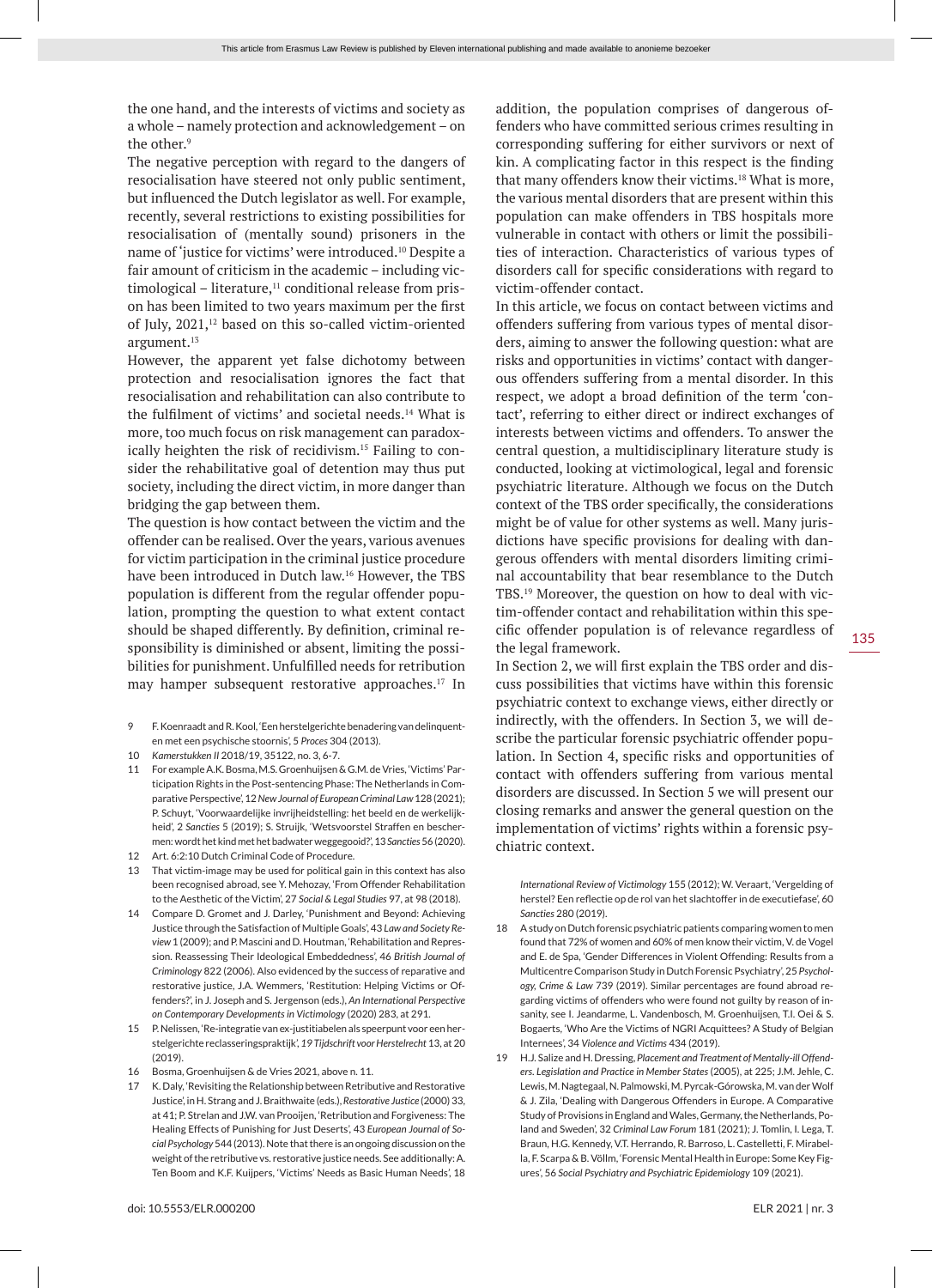# 2 Legal Framework

When reviewing victim-offender contact within the TBS context, the particularities of this context, most notably the forensic mental health hospital and the particular vulnerabilities of the offender population, need to be taken into account. In this section, we will present an overview of the Dutch TBS order. We will then explore the possibilities for victims to share their needs and views within this context, which may guide the offenders' resocialisation plan.

#### **2.1 The Dutch TBS Order**

Inpatient forensic psychiatric care differs from most other forms of psychiatric treatment because of its dual aim. Apart from treatment of an individual suffering from a psychiatric disorder, forensic psychiatry aims to protect society from future harm that such individuals might cause.20 Many jurisdictions have specific provisions for dealing with dangerous offenders; $21$  however, the Netherlands is known for having high security forensic psychiatric centres as part of the criminal rather than the mental health system.<sup>22</sup> In our analysis, we will focus in particular on the Dutch TBS order imposed on dangerous offenders with mental disorders resulting in limited or no criminal accountability.

Dutch criminal law distinguishes punishment and measures, with the first being retributive and the second reparative and preventive.23 According to Article 39 of the Dutch Criminal Code, an offender who commits a crime but cannot be held responsible due to a mental disorder, psychogeriatric disorder, or intellectual disability, cannot be punished.<sup>24</sup> However, in such instances it is possible to impose a treatment measure. In addition, the possibility of diminished responsibility is recognised, enabling the imposition of punishment dependent on the attributable part of the offence, followed by treatment for the part of the offence for which the offender was not accountable.<sup>25</sup> The most extensive and invasive treatment measure that can be imposed is the TBS order.

TBS or *terbeschikkingstelling* can be translated as 'at the discretion of the state'. It entails compulsory treat-

- 20 A. Buchanan and A. Grounds, 'Forensic Psychiatric and Public Protection', 198 *The British Journal of Psychiatry* 420 (2011).
- 21 See for overviews of European legislation: F. Dünkel, J. Jesse, I. Pruin & M. Von der Wense, *European Treatment, Transition Management, and Re-integration of High Risk Offenders* (2016); R. Edworthy, S. Sampson & B. Völlm, 'Inpatient Forensic-Psychiatric Care: Legal Frameworks and Service Provision in Three European Countries', 47 *International Journal of Law and Psychiatry* 18 (2016); Jehle et al., above n. 19.
- 22 Jehle et al., above n. 19, at 197.
- 23 F. Koenraadt and A. Mooij, 'Mentally Ill Offenders', in M. Boone and M. Moerings (eds.), *Dutch Prisons* (2007) 167, at 170.
- 24 See for information about the establishment of the mental disorder: T. Kooijmans and G. Meynen, 'Who Establishes the Presence of a Mental Disorder in Defendants? Medicolegal Considerations on a European Court of Human Rights Case', 8 *Frontiers in Psychiatry* 199 (2017).
- 25 A so-called combined sentence (*combinatievonnis*). It has been recommended to start treatment earlier, see Knoester and Boksem, above n. 5, at 242.

ment<sup>26</sup> of dangerous offenders, which can only be imposed when a mental disorder was present at the time of the offence and risk of reoffending exists.27 In addition, the offence must be serious; a notion operationalised through the requirement that the maximum penalty carried by the offence is at least four years imprisonment.<sup>28</sup> If an offence did not result in (a threat of) bodily harm, the TBS order cannot exceed the duration of four years.29 In other cases, the measure is reviewed every one or two years (depending on the original decision), resulting in either an extension or (conditional) termination of the TBS order. The mental health issue, the risk of recidivism and the course of treatment are the most important factors that determine the outcome of the review. Unconditional termination is only possible after a conditional termination of at least one year.<sup>30</sup> The main objective of the TBS order is to protect society from dangerous offenders. Forensic psychiatric treatment is directed at recovery resulting in a reduced risk of recidivism.31 The need for resocialisation is thus framed in the light of protection of the victim of the crime and of society as a whole.

### **2.2 Possibilities for Victim-Offender Contact**

Some people worry that a victim's only desire is to restrict freedoms of the offender.<sup>32</sup> However, we argue that this view, which strictly opposes rehabilitation to repression, takes too pessimistic a stance on victims' punitiveness.33 Recovery of the victim and resocialisation of the offender do not have to be contradictory. We believe victims sharing their views and interests might provide opportunities to enhance both resocialisation and victim acknowledgement at the same time, if the victim can successfully inform how to shape conditions for further resocialisation possibilities. $34$  In this section, we discuss the possibilities for victims to give input either via direct contact or indirectly through other agencies.

- 26 A discussion of the conditional TBS order in which the actual measure will not be executed if certain conditions are met – is beyond the scope of this article.
- 27 Art. 37a(1)(1) Dutch Criminal Code; J. Bijlsma, E. Nauta, T. Kooijmans, F. de Jong, L. Dalhuisen & G. Meynen, 'Stoornis en gevaar. Een aanzet tot onderzoek naar een alternatief voor tbs', 25 *Delikt en Delinkwent* 357 (2020).
- 28 Or one of the offences explicitly added, such as reckless driving and stalking, see Art. 37a(1)(2°) Dutch Criminal Code.
- 29 Art. 38e(1) Dutch Criminal Code; this is the so-called maximised TBS (*gemaximeerde tbs)*.
- 30 Art. 6:6:10(4) Dutch Criminal Code of Procedure.
- 31 See also Forensic Care Act (*Wet forensische zorg)*, especially Art. 2.
- 32 Eg., J.J. Serrarens, 'Invoering spreekrecht slachtoffers bij tbs-verlengingszittingen: geen wenselijke ontwikkeling', 4 *Sancties* 24 (2021).
- 33 Mascini and Houtman, above n. 14.
- 34 Similarly, in clemency law: D. Pascoe and M. Manikis, 'Making Sense of the Victim's Role in Clemency Decision Making' 26 *International Review of Victimology* 3 (2020). Additionally, see the framework of Therapeutic Jurisprudence (TJ). P.H.P.H.M.C. van Kempen, 'Conflictoplossing, therapeutic jurisprudence en de modernisering van het Wetboek van Strafvordering', 50 *Delikt en Delinkwent* 409 (2020) describes TJ in relation to the Dutch code of criminal procedure.

136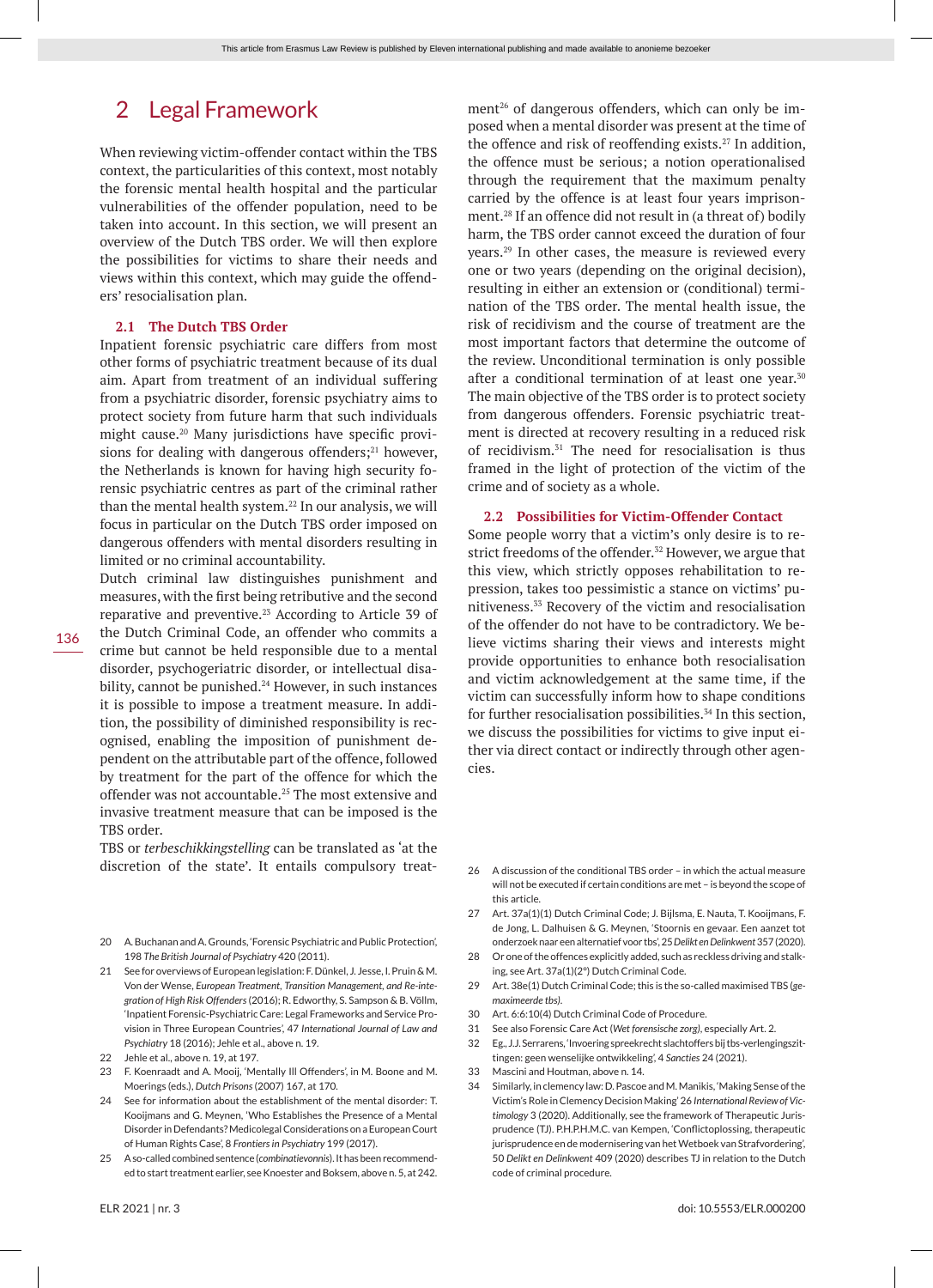### *2.2.1 Indirect Victim-Offender Contact*

Victims have a right to be informed about the progress of the detention of the offender, as well as about the offender's (temporary and/or conditional) leave and release. The *Informatiepunt Dententieverloop* (IDV) is responsible for providing this information to the victim.<sup>35</sup> In addition to receiving information, in case of a TBS order, victims could also contact the ministry of Justice and Security to express their views on possible leave for the offender.<sup>36</sup> When leave is considered, a victim impact analysis must be conducted.37 The *Adviescollege Verloftoetsing tbs* (AVT) advises the minister about leave and may include victims' needs in their assessment.<sup>38</sup> In this way, victims may indirectly provide input for specific protective measures which allow for leave but at the same time protect victims, such as protection orders.<sup>39</sup>

When the court reviews the conditional termination of the TBS order, the Dutch probation service may advise the court about the conditions of the termination, which happens in a procedure similar to the AVT-assessment described earlier.40 Additionally, staff of the forensic psychiatric hospital may advise the court on the offenders 'environmental sensitivity', which includes sensitivity to the victims needs and views.<sup>41</sup> Research has shown that the clinic's advice carries much weight in the judge's risk assessment.<sup>42</sup>

Not all TBS treatment trajectories are successful in the sense that they reach the stage of conditional release, or even leave. From 2014, so-called *zorgconferenties* (translated as care conferences) have been developed. Identifying a need for a multidisciplinary intervention in cases in which the TBS order is frequently extended, *zorgconferenties* aim to tackle the main problems that arise in the treatment. The z*orgconferentie* may result in recommendations for the forensic psychiatric hospital for further treatment.43 Victims do not play a direct role in the *zorgconferenties*, because there are no conditions

- 35 A.S. Koek, 'Recht doen aan slachtoffers, recht doen aan de TBS-behandeling', 31 *Sancties* 218 (2015).
- 36 Serrarens, above n. 32, at 25. Victim Support may assist the victims in communicating their needs, see F.J.H. Hovens, 'Inspraak over voorwaarden bij tbs; spreekrecht om het spreekrecht?', 3 *Sancties* 17 (2021).
- 37 Art. 1(f) Leave rules Tbs (*Verlofregeling Tbs*); S. Leferink and D. Peterse, 'De positie van het slachtoffer in de executiefase', 29 *Sancties* 193 (2015), at 203; Van Denderen and Van der Wolf, above n. 6. Prior to implementation of this instrument, some forensic hospitals had a tradition of contacting the victims or their general practitioner to consider their protection needs in case of leave, see: A. Goosensen, I. Jeandarme, J. van Vliet & K. Oei, 'Het slachtoffer: centraal voor het wetenschappelijk werk van Marc Groenhuijsen?', in T. Kooijmans, J. Ouwerkerk, C. Rijken & J. Simmelink (eds.), *Op zoek naar evenwicht. Liber Amicorum Marc Groenhuijsen* (2021) 267, at 268.
- 38 Serrarens, above n. 32, at 25.
- 39 See for the effectiveness of protection orders: I. Cleven, T. Fischer & S. Struijk, 'In het belang van het slachtoffer. De bijdrage van strafrechtelijke contact-locatie- en gebiedsverboden aan de veiligheidsbeleving van slachtoffers van geweldsdelicten en stalking', 62 *Tijdschrift voor Criminologie* 11 (2020).
- 40 Serrarens, above n. 32, at 25.
- 41 Hovens, above n. 36.
- 42 Van Spaendonck, above n. 8, at 206.
- 43 Knoester and Boksem, above n. 5, at 245; P. Oosterom, B. Bezemer & J.A.W. Knoester, 'Zorgconferenties in de tbs – ervaringen opgedaan in het project 15-plus', 2 *Strafblad* 32 (2019); RSJ, *Langdurig in de tbs. Stagnatie in de door- en uitstroom van de ter beschikking gestelden* (2020).

that relate to their possible interaction with the offender at stake. It is, however, reasonable to assume that the experts in the *zorgconferentie* (e.g., direct caregivers, representatives of the ministry of Justice and Security) take into account victim sensitivity in these meetings.<sup>44</sup> Several authors have expressed their worries about current shortcomings in the information flow from the authorities to the victim and the opportunities for victims to express their views.<sup>45</sup> Indirect contact through agencies such as the IDV and the ministry of Justice and Security is dependent on regular contact between the victim and the agencies, high levels of involvement of agencies and careful 'translation' and management of the information.46 Van Denderen and Van der Wolf warn that deficient communication may elicit defensive attitudes in victims resulting in alienation rather than reintegration, $47$  which may explain the worries of authors emphasising victims' punitiveness.

### *2.2.2 Direct Victim-Offender Contact*

There are various ways in which victims can directly have contact with an offender. Recently, the Extension of Victims' Rights Act was adopted by the Dutch Senate.48 In the near future, victims will become eligible to give a Victim Impact Statement when the conditional termination of the TBS order is discussed in court. This statement can only refer to the desired conditions of the termination.49 This new opportunity for victim participation has sparked a sharp debate in the literature about the extent to which victims' voices should play a role in the termination of the order.<sup>50</sup> Opponents refer to victims' punitiveness hindering the possibilities for offenders to reintegrate into society, while proponents emphasise that successful reintegration requires a safe environment for both victim and offender, as well as possibilities for communication about safety between the two.

An even more direct way for the victim and offender to interact is through mediation.<sup>51</sup> There are different forms of mediation. In earlier phases of the criminal proceedings, formal mediation is an option. In this respect *mediation* is defined as direct victim-offender contact in the presence of a *certified* mediator aimed at *making legally relevant agreements*, for example about compensation or contact after the proceedings. In the TBS

- 44 Van Denderen and Van der Wolf, above n. 6, at 29 state that when victims may play a role in the resocialisation of the offender, they will be taken into account in the treatment.
- 45 Bosma, Groenhuijsen & De Vries, above n. 11, at 17 and Van Denderen and Van der Wolf, above n. 6, at 31.
- 46 Van Kempen, above n. 34.
- 47 Van Denderen and Van der Wolf, above n. 6.
- 48 *Stb*. 2021, 220, *Wet uitbreiding slachtofferrechten*.
- 49 Art. 6:6:13(4) Dutch Criminal Code of Procedure (new).
- 50 See for example Bosma, Groenhuijsen & De Vries, above n. 11; J. Claessen, A.P.L. Pinkster & G.J. Slump, 'De mogelijke meerwaarde van mediation in de tenuitvoerleggingsfase', 2 *Sancties* 5 (2021); Hovens, above n. 36; A. Pemberton, 'Een victimologisch fundament voor het strafrecht: vergelden, verbinden, verhalen', 51 *Delikt en Delinkwent* 604, at 616-617 (2021); Serrarens, above n. 32; Van Spaendonck, above n. 8, at 125.
- 51 G.J. Slump, 'Herstelgerichte detentie in Nederland 2017', 3 *Tijdschrift voor Herstelrecht* 54 (2017), Van Denderen and Van der Wolf, above n. 6.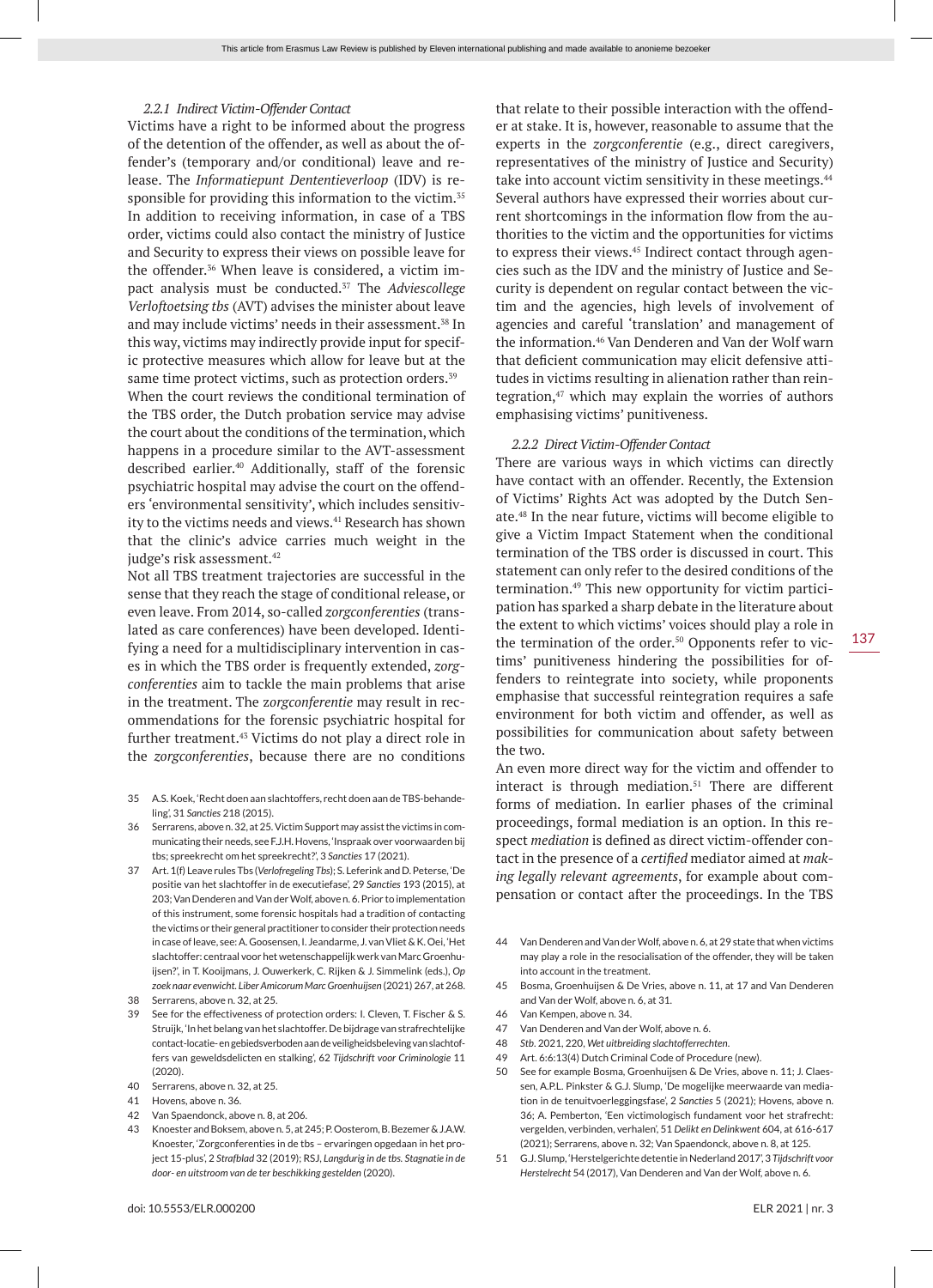phase, only a more informal type of mediation (in Dutch: *bemiddeling*) is available. *Bemiddeling*, like mediation, entails direct victim-offender contact in the presence of a mediator, but this mediator does not have to be certified and the parties cannot make legally relevant agreements. Claessen and colleagues argue for the implementation of formal mediation in the TBS setting, because there are still relevant opportunities for making agreements, which could be considered in, for example the conditional termination of the TBS order.<sup>52</sup> In the literature, the importance of tailor-made arrangements for this type of contact is underlined. Participation in mediation should be entirely voluntary, and victims should also be able to determine when and how this contact should take place.<sup>53</sup> This attention for an individualised approach can also be seen in the recently developed guideline on victim awareness for forensic social workers (*Handreiking slachtofferbewust werken*).54 This guideline is developed within the forensic psychiatric field of work and aims to raise professional awareness for the needs of victims in the context of forensic mental health care underlining the importance of victim-offender contact. There are three phases to accommodate this contact: first the assessment of victims' risks and needs, second, the preparation of the contact, and finally the execution and finalisation of the contact.

138

In sum, the opportunities for victims to express their views and interests in the context of the TBS order, whether direct or indirect via the IDV or law enforcement agencies, almost exclusively relate to the conditions that may be imposed when extending the freedom of the offender. Extending the freedom of the offender in small steps through conditional leave and in bigger steps when the conditional termination of the TBS order is granted is important for resocialisation. Indeed, an important aim of the TBS order is to prepare for a return of the offender to society when recovered. At the same time, protection of the victim and of society is still required. In the next section, we will discuss the vulnerabilities of the TBS population, which impacts possibilities for resocialisation and victim-offender contact.

# 3 Offenders With Mental **Disorders**

Various mental health disorders demand different approaches when it comes to victim-offender contact and have their own risks and opportunities. These risks and opportunities are (co)dependent on the characteristics of the offender population. In this paragraph, we will outline the most commonly found offender types or

53 M. Wouters, 'Herstelbemiddeling: het belang van maatwerk bij contact tussen slachtoffer en dader', 6 *Sancties* 39 (2021).

subgroups and their characteristics to give more insight into the specific disorders.

# **3.1 Typology**

The group of dangerous offenders suffering from mental disorders residing in forensic mental health facilities in the Netherlands is not homogeneous. Various studies on TBS found clear differences in the patient population regarding diagnoses and offences.<sup>55</sup> These studies aimed at shedding light on the specific subgroups that can be found within the TBS population. Table 1 gives a brief overview of their findings and the parallels that can be seen.

<sup>52</sup> Claessen, Pinkster & Slump, above n. 50.

<sup>54</sup> M. van Denderen, N. Verstegen, V. de Vogel & L. Feringa, *Handreiking Slachtofferbewust Werken voor Forensisch Maatschappelijk Werkers* (2019). www. kfz.nl/projecten/call-2016-60, last accessed 14 March 2022..

<sup>55</sup> S. Bogaerts and M. Spreen, *Persoonlijkheidspathologie, slachtofferschap vóór het 18e levensjaar, huiselijk geweld en delictinformatie in een klinische groep terbeschikkinggestelden* (2011); C.H. van Nieuwenhuizen, S. Bogaerts, E.A.W. de Ruijter, I.L. Bongers, M. Coppens & R.A.A.C. Meijers, *TBS-behandeling geprofileerd. Een gestructureerde casussenanalyse* (2011); F.C.A. van der Veeken, S. Bogaerts & J. Lucieer, 'Patient Profiles in Dutch Forensic Psychiatry Based on Risk Factors, Pathology, and Offense', 61 I*nternational Journal of Offender Therapy and Comparative Criminology* 1369 (2015).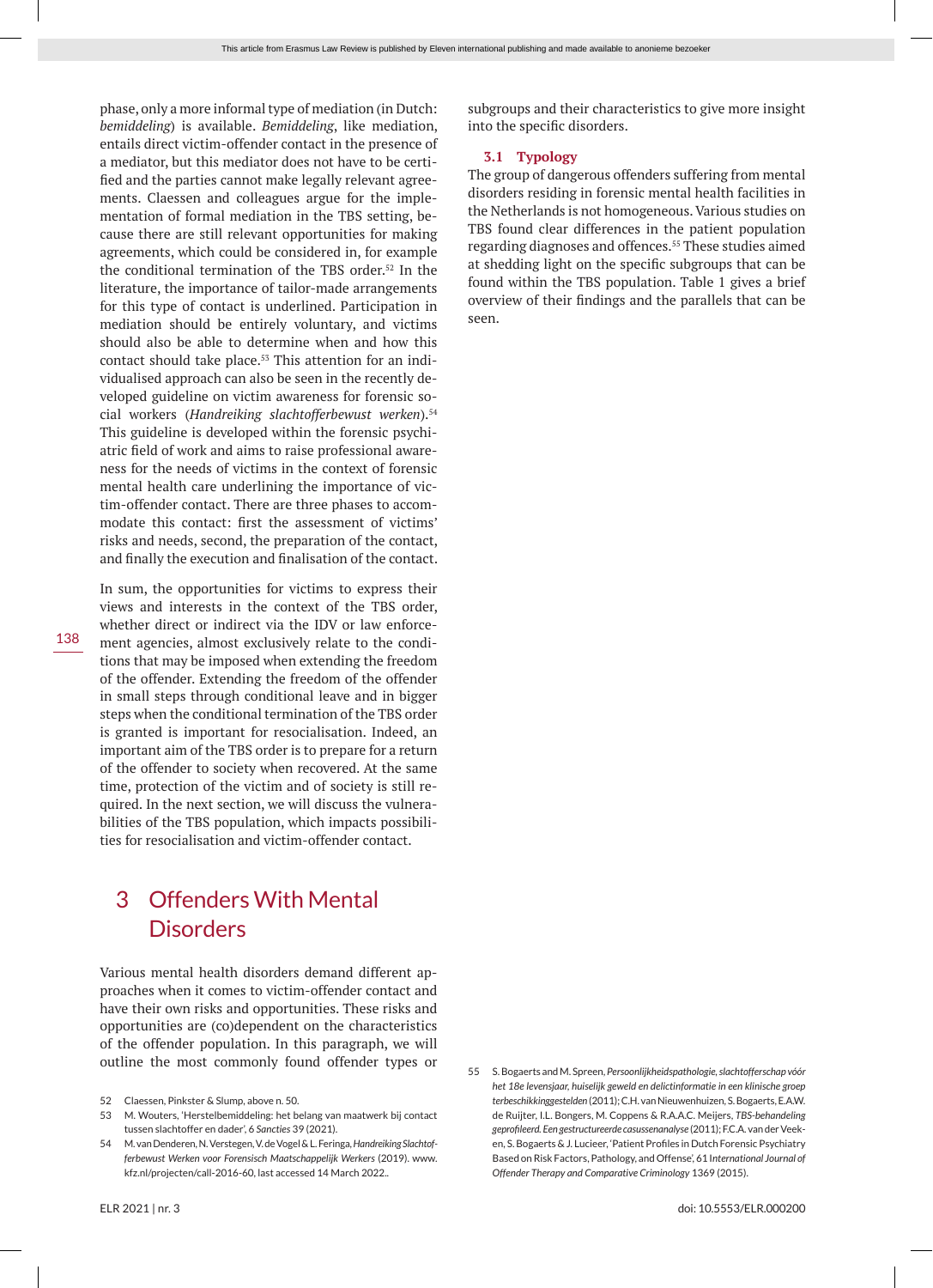| <b>Study</b>                | Van Nieuwenhuizen et al. (2011)                                                                                                                                                                                                                                         | <b>Bogaerts and Spreen (2011)</b>                                                                          |                                                                                                              | Van der Veeken et al.<br>(2015)                                                                                                                                                                              |
|-----------------------------|-------------------------------------------------------------------------------------------------------------------------------------------------------------------------------------------------------------------------------------------------------------------------|------------------------------------------------------------------------------------------------------------|--------------------------------------------------------------------------------------------------------------|--------------------------------------------------------------------------------------------------------------------------------------------------------------------------------------------------------------|
|                             |                                                                                                                                                                                                                                                                         | Study 1 Study 2                                                                                            |                                                                                                              |                                                                                                                                                                                                              |
| <b>Grouping</b><br>based on | Primary diagnoses and index offence                                                                                                                                                                                                                                     | Risk and protective factors                                                                                |                                                                                                              | Diagnoses, crimes<br>committed, risk factors                                                                                                                                                                 |
| Partici-<br>pants           | Patients residing in 13 TBS hospitals<br>$(N=176)$                                                                                                                                                                                                                      | Psychotic patients<br>residing in 5 TBS hospitals<br>$(N=234)$                                             | Personality disordered<br>patients residing in 5 TBS<br>hospitals (N=348)                                    | Patients residing in 2 TBS<br>hospitals<br>$(N=244)$                                                                                                                                                         |
| Groups<br>found             | 1) Psychotic patients with multiple<br>problems; some types of psychotic<br>disorders are combined with a personal-<br>ity disorder. Offences are diverse, but<br>the use of (sexual) violence is striking                                                              | 3) <sup>*</sup> Patients with<br>psychotic symptoms,<br>severe mental illness and<br>personality disorders |                                                                                                              | 2) Mixed profile patients<br>with multiple problems,<br>with both cluster B**<br>personality disorders and<br>comorbid psychotic<br>disorders or substance<br>use disorders                                  |
|                             | 2) <sup>*</sup> Antisocial patients; in whom<br>antisocial behaviour combined with<br>severe substance abuse is dominant and<br>a personality disorder in cluster B" is<br>mostly present. Offences are diverse but<br>most patients have committed murder/<br>homicide |                                                                                                            | 4) Antisocial patients<br>with a cluster B**<br>personality disorder, high<br>impulsivity and hostility      | 1) Antisocial patients<br>mostly with a cluster B"<br>personality disorder                                                                                                                                   |
|                             | 3) Prototypical psychotic patients; in<br>whom the psychotic disorder is<br>dominant, personality disorders are less<br>often found and offences are mostly<br>very serious                                                                                             | 1) Pure psychotic<br>patients with low risks on<br>other factors                                           |                                                                                                              | 4) Psychotic first<br>offenders                                                                                                                                                                              |
|                             | 4) Patients with sexual problems and<br>sexual offending                                                                                                                                                                                                                |                                                                                                            |                                                                                                              | 3) <sup>*</sup> Maladaptive affective<br>disordered patients,<br>suffering mostly from<br>paedophilia or pervasive<br>developmental disorders<br>and/or a personality<br>disorder not otherwise<br>specified |
|                             | 5) Patients with substance use related<br>disorders in combination with a<br>personality disorder not otherwise<br>specified with a diverse pattern of<br>offending                                                                                                     | 2) Psychotic patients<br>with high historical risk<br>factors and comorbidity                              | 5) Mixed profile with<br>high comorbidity and<br>current and past<br>psychotic symptoms                      | 2) Mixed profile patients<br>with multiple problems,<br>with both cluster B**<br>personality disorders and<br>comorbid psychotic<br>disorders or substance<br>use disorders                                  |
|                             |                                                                                                                                                                                                                                                                         |                                                                                                            | 6) Lower risk personality<br>disordered patients with<br>no psychotic disorders at<br>present or in the past |                                                                                                                                                                                                              |
|                             |                                                                                                                                                                                                                                                                         |                                                                                                            |                                                                                                              |                                                                                                                                                                                                              |

### *Table 1 Subgroups of Offenders Found Within Dutch TBS Hospitals*

\* Numbering in this table corresponds to the labels given to the classes/clusters in the original studies.

\*\* See Section 3.3 for a description of the various clusters in which personality disorders can be divided.

Some distinct offender groups or clusters residing within Dutch TBS hospitals can be found. First, the 'purely' psychotic patients without a very disturbed past and second, the patients with personality disorders, in particular those with antisocial traits. It should be noted that until 2013, the *Dienst Justitiële Inrichtingen* (DJI;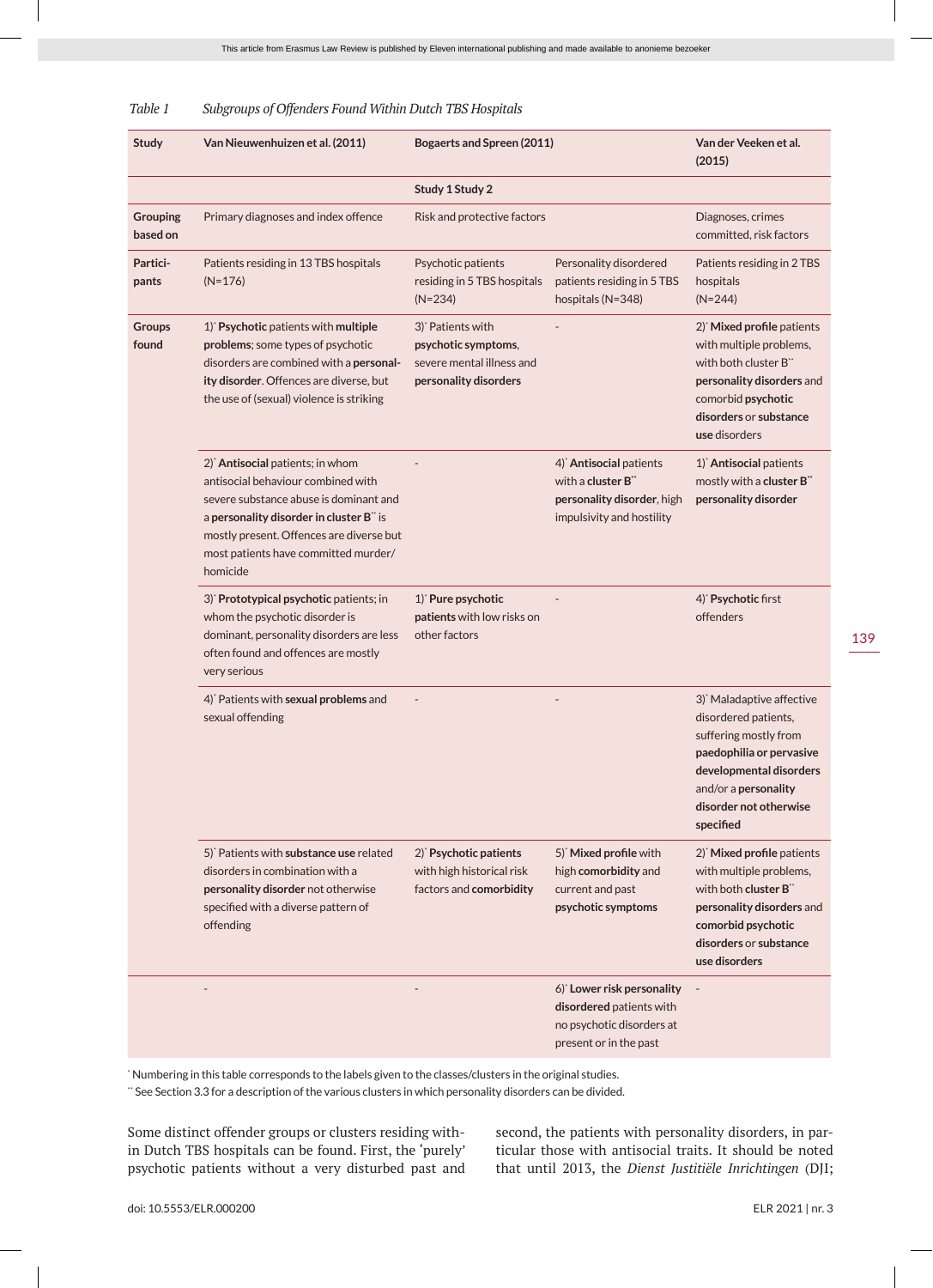Custodial Institutions Agency), an agency under the responsibility of the Dutch Ministry of Justice and Security that is primarily tasked with the realisation of detention of convicted offenders,<sup>56</sup> defined the TBS population based on comparable diagnostic groups, namely psychotic disorders (about 67% of the population) and personality disorders (about 33% of the population).<sup>57</sup> However, based on the academic literature, a third group can be discerned, namely the patients with a more mixed profile, with high levels of comorbidity including addictive disorders.

Even though we focus on the Dutch population, evidence suggests that populations in forensic psychiatric hospitals are similar across countries. Studies conducted in Canada, New Zealand, the United States and Austria show psychotic disorders as most common, followed by personality disorders, and high rates of comorbid substance abuse.<sup>58</sup> However, in the Dutch population personality disorders are more prevalent in patients residing in forensic psychiatric hospitals than in most other European countries.59

So, although the group of forensic psychiatric patients is heterogeneous, certain profiles can be discerned. The next sections will pay specific attention to offenders suffering from the most prevalent disorders found in forensic mental health hospitals: (1) patients with psychotic disorders, (2) patients with (antisocial) personality disorders and (3) those suffering from comorbidity including substance abuse disorders.<sup>60</sup> Although the third group is far less clear-cut than the first two, and a description is much more difficult to provide, we will include this third diffuse group in our article because of its practical and clinical relevance.<sup>61</sup> Per group a brief description of relevant characteristics of the disorders is provided.

### **3.2 Patients With Psychotic Disorders**

Patients with psychotic disorders<sup>62</sup> suffer from a mental condition that affects the way they perceive reality, the

- 57 DJI. *Forensische zorg in getal. 2009-2013*. Den Haag: DJI (2014); M.H. Nagtegaal, K. Goethals & G. Meynen, 'De tbs-maatregel: kosten en baten in perspectief', 58 *Tijdschrift voor Psychiatrie* 739 (2016).
- 58 E.M. Jansman-Hart, M.C. Seto, A.G. Crocker, T.L. Nicholls & G. Côté, 'International Trends in demand for Forensic Mental Health Services', 10 *International Journal of Forensic Mental Health* 326, at 328 (2011).
- 59 With the exception of Germany; C.H. de Kogel, M.H. Nagtegaal, E. Neven & G. Vervaeke, *Gewelds- en zedendelinquenten met een psychische stoornis. Wetgeving en praktijk in Engeland, Duitsland, Canada, Zweden en België* (2006), at 20-21; H.J. Salize and H. Dressing, *Placement and Treatment of Mentally-ill Offenders. Legislation and Practice in Member States* (2005), at 236.
- 60 These are the most commonly found disorders, but the list is not exhaustive. Apart from these three groups, offenders suffering from other disorders such as pervasive developmental disorders (e.g. autism) or mood disorders (e.g. depression) and distinct groups based on type of offence (e.g. sexual offenders, fire setters) can be identified.
- 61 Most violent offenders have multiple psychiatric diagnoses and studies describe comorbid substance abuse in 50-80% of forensic psychiatric patients; T.Z. Palijan, L. Mužinić & S. Radeljak, 'Psychiatric Comorbidity in Forensic Psychiatry', 21 *Psychiatria Danubina* 429 (2009).
- 62 In the Diagnostic and Statistical Manual of Mental Disorders (DSM-5), a manual used worldwide with diagnostic criteria for psychiatric illnesses, psychotic disorders are grouped together in the category 'Schizophrenia spectrum and other psychotic disorders' comprising schizophrenia, schiz-

way they think and the way they feel.<sup>63</sup> They experience various symptoms that are grouped into four clusters. Symptoms from the first cluster, labelled psychotic symptoms, are always present and are often combined with one or more symptoms from the following clusters: negative symptoms, cognitive symptoms and affective symptoms.<sup>64</sup> We will discuss these four symptom clusters in more detail to give more insight to the main characteristics of this patient population.

*Psychotic symptoms* comprise delusions, hallucinations, disorganised speech, and disorganised behaviour or catatonia.65 Delusions relate to the content of thought; the patient has false beliefs about reality which are unlogic and unfounded, yet the patient cannot be convinced that the belief is faulty even when presented with clear conflicting evidence.<sup>66</sup> Examples are persecutory delusions, in which a patient thinks that he is being haunted by for instance the secret service, or delusions of grandiosity, where a patient believes to be 'special' or 'chosen' (e.g. the saviour of the world). Hallucinations relate to false sensory perceptions, so hearing, feeling, seeing, smelling or tasting things that are not actually present. Hearing voices is a clear example and also the most frequently found type of hallucination. $67$  When patients experience disorganised speech, they are incoherent in their communication and difficult to follow, often associatively changing from one theme to another. Disorganised behaviour can be displayed by being very hyperactive, or the complete opposite with no movement at all or a cramped posture (catatonia). Apart from psychotic symptoms, patients can experience symptoms from other clusters. *Negative symptoms*, such as diminished emotional expression and a lack of motivation and initiative mean that normal functions are lost or greatly diminished, hence the label 'negative'.<sup>68</sup> Patients often also experience *cognitive symptoms*, relating to attention, memory, problem solving, concentration and planning. Finally, a psychotic episode can cause emotional disturbance, resulting in feelings of anxiety, depressed mood, or a more general emotional disbalance (*affective symptoms*).

In short, patients with psychotic disorders perceive reality in a different manner and interpret their perceptions differently. This makes it difficult to level and interact

ophreniform disorder, schizoaffective disorder, delusional disorder, brief psychotic disorder, psychotic disorder due to another medical condition, substance/medication-induced psychotic disorder, unspecified schizophrenia spectrum and other psychotic disorder, and other specified schizophrenia spectrum and other psychotic disorder; American Psychiatric Association, *Diagnostic and Statistical Manual of Mental Disorders: DSM-5*  $(2013)$ 

- 63 www.ggzstandaarden.nl/zorgstandaarden/psychose/over-psychotischestoornissen/over-psychotische-stoornissen.
- 64 J.S. Nevid, S.A. Rathus & B. Greene, *Psychiatrie een inleiding* (2021), at 368.
- 65 www.ggzstandaarden.nl/zorgstandaarden/psychose/over-psychotischestoornissen/over-psychotische-stoornissen.
- 66 American Psychiatric Association, above n. 62.
- 67 S. McCarthy-Jones, et al., 'Occurrence and Co-occurrence of Hallucinations by Modality in Schizophrenia-Spectrum Disorders', 252 *Psychiatry Research* 154 (2017).
- 68 www.ggzstandaarden.nl/zorgstandaarden/psychose/over-psychotischestoornissen/over-psychotische-stoornissen.

<sup>56</sup> www.dji.nl/english.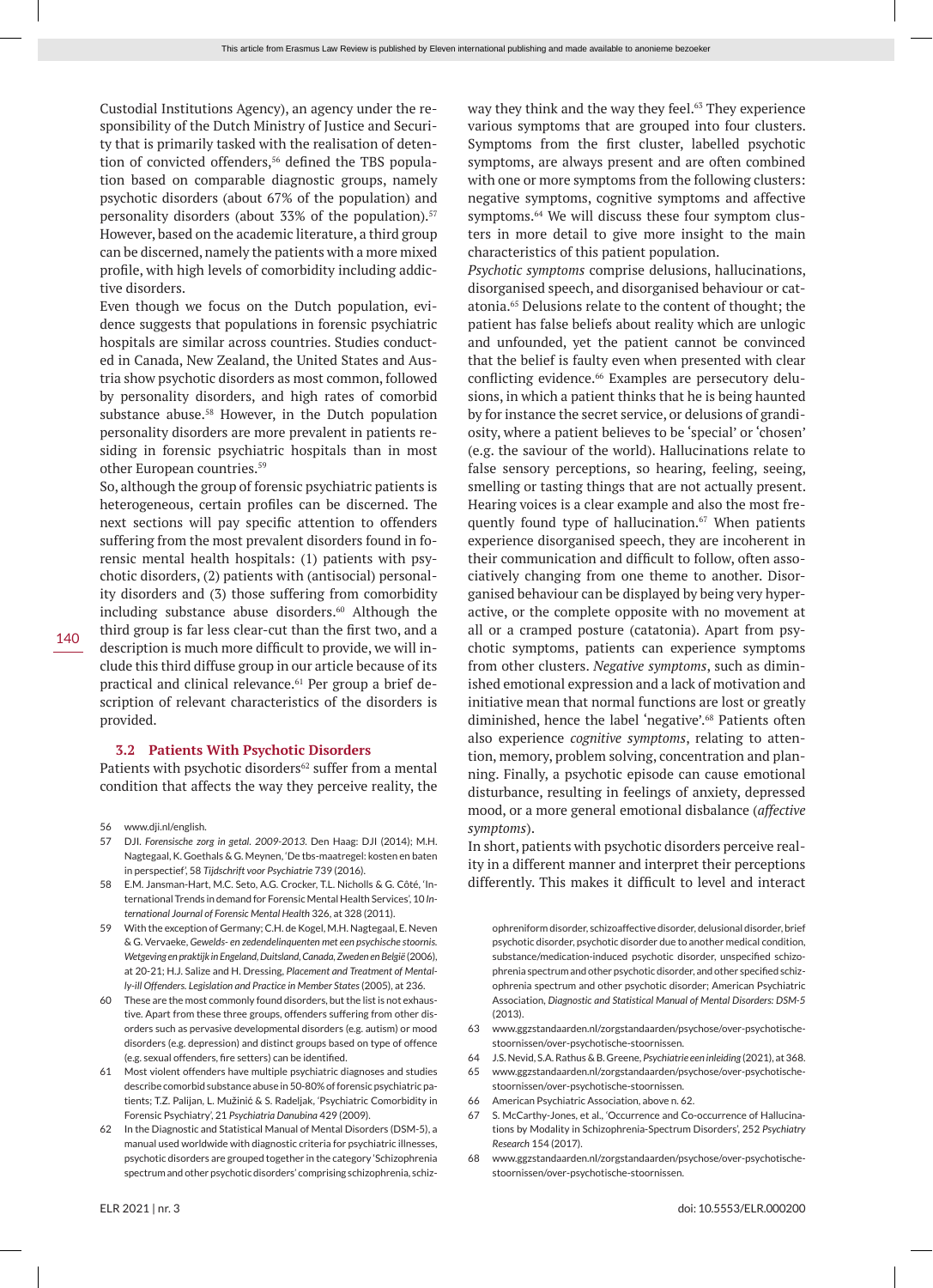with them. However, it must be noted that patients are not psychotic all the time. Acute episodes are often interspersed with episodes in which psychotic symptoms are less obvious or even absent. Yet, cognitive, social and emotional problems remain present and hamper the patient significantly.<sup>69</sup>

### **3.3 Patients With Personality Disorders**

Every person is a unique mix of various personality characteristics or personality traits, such as courage, jealousy, impulsiveness, extraversion and so forth, which make up who we are. These traits can be described as 'enduring patterns of perceiving, relating to, and thinking about the environment and oneself that are exhibited in a wide range of social and personal contexts'.<sup>70</sup> Normally, we function quite well with them. However, when these personality traits are inflexible and maladaptive, resulting in functional impairment or personal distress, it constitutes a personality disorder. So, a person with a healthy personality is able to adapt his behaviour to specific circumstances or a specific situation, allowing that person to function well and feel good about himself. However, persons with personality disorders cannot adapt to specific situations because they have a maladaptive enduring pattern of inner experience and behaviour involving how they think, feel, interact and/or control their impulses that is rigid and pervasive across a broad range of various situations.<sup>71</sup>

There are ten specific personality disorders that can be discerned, divided into three clusters based on descriptive similarities.72 Cluster A comprises the paranoid, schizoid and schizotypical personality disorders. These three personality disorders are grouped together because patients with these disorders often show strange or eccentric behaviour.<sup>73</sup> The paranoid personality disorder is best characterised by a deep-felt mistrust and suspiciousness towards others, who are seen as malicious. Patients with a schizoid personality disorder generally lack interest in social contact and are emotionally aloof. Rather than a disinterest in social relationships, close relationships result in acute discomfort for persons with a schizotypical personality disorder, they also show eccentric behaviour and have cognitive or perceptual distortions.

Cluster B personality disorders are characterised by dramatic, emotional or whimsical behaviour and persons with these types of personality disorders can be described as troublemakers.<sup>74</sup> The antisocial personality disorder is described as 'a pattern of disregard for, and violation of, the rights of others'.75 Patients with borderline personality disorder are unstable in their relation-

- 69 Nevid, Rathus & Greene, above n. 64, at 366.
- 70 American Psychiatric Association, above n. 62, at 647.
- 71 American Psychiatric Association, above n. 62.
- 72 Interested readers are referred to the DSM-5 for a more detailed description of all ten personality disorders; American Psychiatric Association, above n. 62.
- 73 Nevid, Rathus & Greene, above n. 64, at 403.
- 74 Nevid, Rathus & Greene, above n. 64, at 407.
- 75 American Psychiatric Association, above n. 62, at 645.

ships, their self-image and their emotions, and can be very impulsive. The histrionic (theatrical) personality disorder is characterised by attention seeking behaviour and extreme emotionality. Finally, feeling grandiose, needing admiration and lacking empathy are characteristics for the narcissistic personality disorder.

Cluster C personality disorders are grouped together because they all involve nervous and anxious behaviour. The avoidant personality disorder results in social withdrawal, out of fear of rejection and a feeling of inadequacy. Patients with a dependent personality disorder have an excessive need to be taken care of by a significant other, towards whom they show submissive and clinging behaviour. Patients with an obsessive-compulsive personality are preoccupied with orderliness, perfectionism and control.76

Although most patients with personality disorders do not commit offences, patients with a personality disorder in cluster B, especially those with a borderline or antisocial personality disorder, are most at risk of offending. In these disorders, symptoms like poor impulse control and dysregulated mood states heighten the risk of violence.77 This risk increases even more when there is a comorbid disorder present, like schizophrenia or substance abuse, that are in themselves also associated with violence.<sup>78</sup> These more complex cases of patients are discussed in the next section.

# **3.4 Patients With Comorbidity Including Addictive Disorders**

Comorbidity can be defined as 'the presence of more than one specific disorder in a person in a defined period of time'.79 In the context of forensic psychiatry, comorbidity refers to the co-occurrence of two or more psychiatric disorders. Comorbidity is a common phenomenon in forensic psychiatry, with the majority of violent offenders having multiple psychiatric diagnoses.<sup>80</sup> Of these diagnoses, the co-occurrence with addictive disorders is of particular interest, with studies showing high rates of comorbidity between substance abuse and psychotic disorders, and substance abuse and personality disorders, in particular the antisocial personality disorder.<sup>81</sup> In the various studies looking at the TBS population in the Netherlands, this mixed patient category was indeed also found. These studies show that comorbidity is related to a multitude of problems, such as an early onset of antisocial behaviour and other historical risk

- 77 N. Eastman, G. Adshead, S. Fox, R. Latham & S. Whyte, *Forensic Psychiatry* (2012), at 58-59.
- 78 *Ibid*., at 59.
- 79 H.U. Wittchen, 'Critical Issues in the Evaluation of Comorbidity of Psychiatric Disorders', 168 *British Journal of Psychiatry* 9, at 9 (1996).
- 80 Palijan, Mužinić & Radeljak, above n. 61.
- 81 J.R.P. Ogloff, D. Talevski, A. Lemphers, M. Wood & M. Simmons, 'Co-occurring Mental Illness, Substance Use Disorders, and Antisocial Personality Disorder Among Clients of Forensic Mental Health Services', 38 *Psychiatric Rehabilitation Journal* 16 (2015).

141

<sup>76</sup> *Ibid*.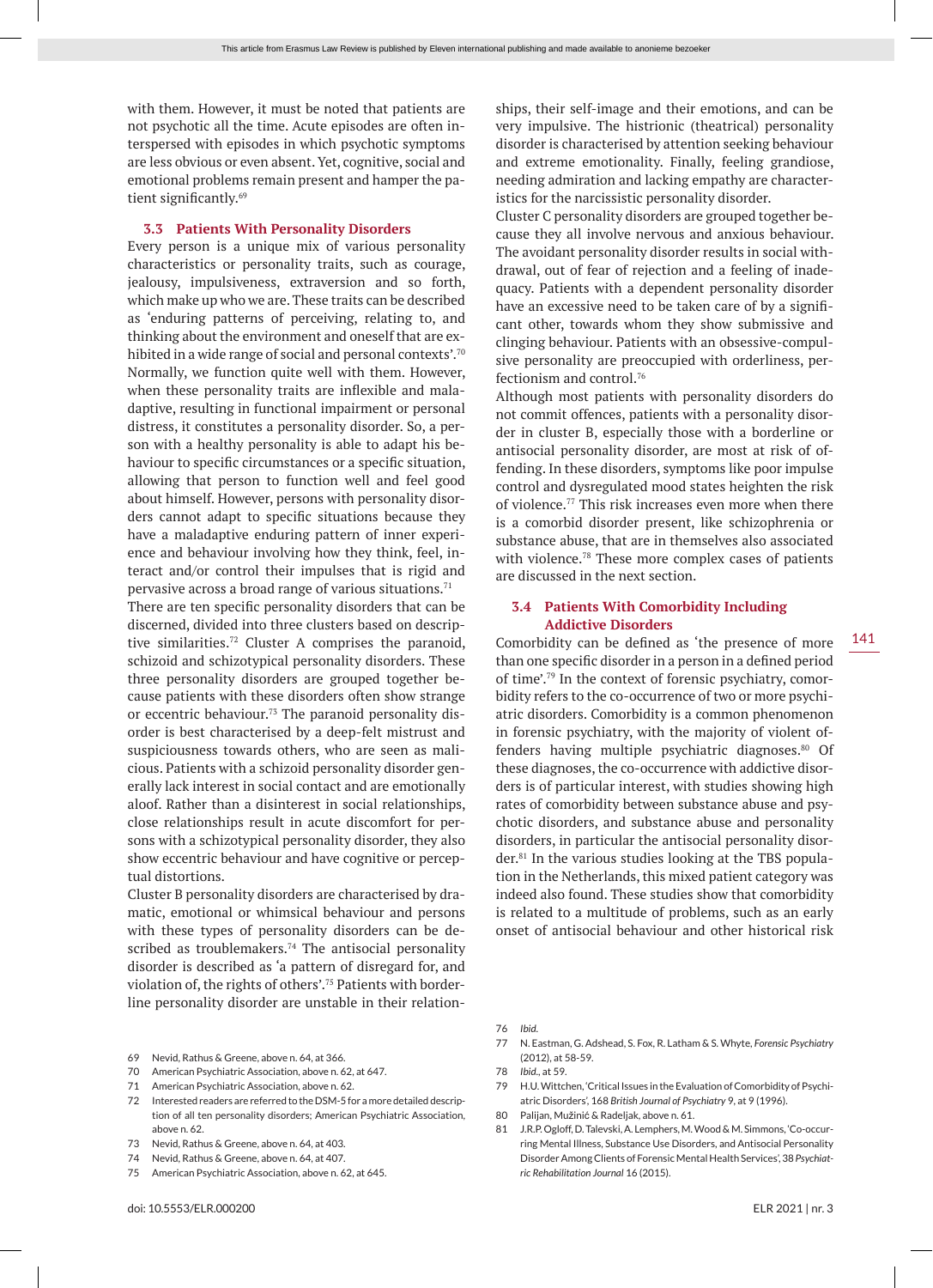factors, and high dynamic risk factors such as lack of empathy and stressful circumstances.<sup>82</sup>

Although we did not describe specific characteristics of a particular diagnostic category in this section, we want to draw attention to the complex reality of patients suffering from a combination of disorders. In practice, sayings like *double trouble* or *triple cripple* are well-known and refer to the more problematic treatability of patients with multiple and mutually interfering diagnoses.<sup>83</sup> The complexity of this particular group of patients is something that must be taken into account when thinking about victim-offender contact.

# 4 Risks and Opportunities

Now that we have discussed the characteristics of the specific offender population from a forensic mental health perspective, $84$  we will discuss the possible consequences of these characteristics for victim-offender contact within the framework of resocialisation. We will first outline general considerations for victim-offender contact from a victimological perspective. Subsequently, we will discuss the specific risks and opportunities in contact with specific offender groups, also paying attention to the specific category of related victims.

# **4.1 General Considerations in Victim-Offender Contact**

Over the last decades, the victims' position in the criminal justice procedure has been gradually extended. In the Netherlands, victims have gained more agency in the criminal proceedings, including the post-trial phase.85 The number of opportunities to, either directly or indirectly, interact with the offender has increased. The purpose of the extension of victims' rights is to enhance victims' acknowledgement and safety, and to avoid secondary victimisation. Successful acknowledgement depends on feedback: the victim should be aware that his or her input was heard and understood,<sup>86</sup> highlighting the need for communication back and forth – either directly or indirectly.

Victims' rights have been developed and shaped towards a specific type of victim interacting with a specific type of defendant or offender. The prototypical victim is passive, disempowered and vulnerable – hence in need of protection – but also compassionate and willing to for-

- 82 Bogaerts and Spreen, above n. 55; Van Nieuwenhuizen et al., above n. 55; Van der Veeken, Bogaerts & Lucieer, above n. 55.
- 83 J. van Mulbregt and F. Koenraadt, 'Het bereik van zelfintoxicatie: allesbehalve een vrijbrief', 62 *Ars Aequi* 750 (2013).
- 84 Note that it goes beyond the scope of this paper to also address specific mental health challenges of victims. It is worthwhile for future research to investigate the victim population in more detail, including mental health challenges like PTSS, which could also impact victim-offender contact.
- 85 Bosma, Groenhuijsen & De Vries, above n. 11.
- 86 T. Booth, A.K. Bosma & K.M.E. Lens, 'Accommodating the Expressive Function of Victim Impact Statements: The Scope for Victims' Voices in Dutch Courtrooms', 58 *British Journal of Criminology* 1480 (2018).

give.87 In restorative justice settings, the willingness and ability to communicate with the offender is stressed even more.88 This type of 'ideal' victim is to interact with an offender who takes direct responsibility and subsequently is willing and able to show remorse, heal and avoid reoffending.<sup>89</sup> It is thus expected that victim-offender contact poses opportunities for reliable information, dialogue, restoration (e.g. compensation, apology and forgiveness, etc.), and ultimately resocialisation.

There are, of course, also risks: victim-offender contact that does not result in acknowledgement may on the contrary result in secondary victimisation.<sup>90</sup> And for the offender, a disbalanced focus on victims' needs combined with a victim who is not open to rapprochement can prioritise restrictions and negatively influence resocialisation. As noted, this may in turn heighten the risk of reoffending.<sup>91</sup>

In sum, victim-offender contact may result in acknowledgement and facilitate resocialisation, but victim-offender contact also poses risks for the well-being of both victims and offenders. The latter is especially true when the contact involves offenders with mental disorders.

# **4.2 Specific Considerations Regarding Offenders in Forensic Mental Health Hospitals**

Offenders suffering from a mental disorder do not conform to the ideal offender stereotype. By definition, the TBS order is imposed on an offender who cannot take full responsibility for the crime committed. However, symptoms of disorders such as difficulties in social and emotional processing do not necessarily provide contra indications for victim-offender contact.<sup>92</sup> Practice-based evidence has shown that even direct victim-offender contact can successfully take place within the context of a secure hospital environment.<sup>93</sup> To ensure successful victim-offender contact, it is paramount that the specific characteristics of this offender population are taken into account. According to Van Denderen and colleagues the most important considerations are: the often-limit-

- 87 G. Maglione, 'Embodied Victims: An Archaeology of the 'Ideal Victim' of Restorative Justice', 17 *Criminology & Criminal Justice* 401, at 403 (2017); J. van Dijk, 'Free the Victim: A Critique of the Western Conception of Victimhood', 16 *International Review of Victimology* 1, at 22 (2009).
- 88 I. Aertsen, 'Recalibrating Victimhood through Restorative Justice: Perspectives from Europe', 5 *Restorative Justice* 352, at 357 (2017).
- 89 G. Maglione, 'Immature Offenders. A Critical History of the Representations of the Offender in Restorative Justice', 21 *Contemporary Justice Review* 44 (2018).
- 90 U. Orth, 'Secondary Victimization of Crime Victims by Criminal Proceedings', 15 *Social Justice Research* 313, at 316 (2002).
- 91 United Nations Office on Drugs and Crime (UNODC), *Introductory Handbook on the Prevention of Recidivism and the Social Reintegration of Offenders* (2012).
- 92 J. Tapp, E. Moor, M. Stephenson & D. Cull, ''The Image Has Been Changed in My Mind': A Case of Restorative Justice in a Forensic Mental Health Setting', 22 *The Journal of Forensic Practices* 213 (2020).
- 93 A. Cook, G. Drennan & M. Callanan, 'A Qualitative Exploration of the Experience of Restorative Approaches in a Forensic Mental Health Setting', 26 *The Journal of Forensic Psychiatry & Psychology* 510 (2015); M. van Denderen, N. Verstegen, V. de Vogel & L. Feringa, 'Contact between Victims and Offenders in Forensic Mental Health Settings: An Exploratory Study', 73 *International Journal of Law and Psychiatry* 1 (2020).

142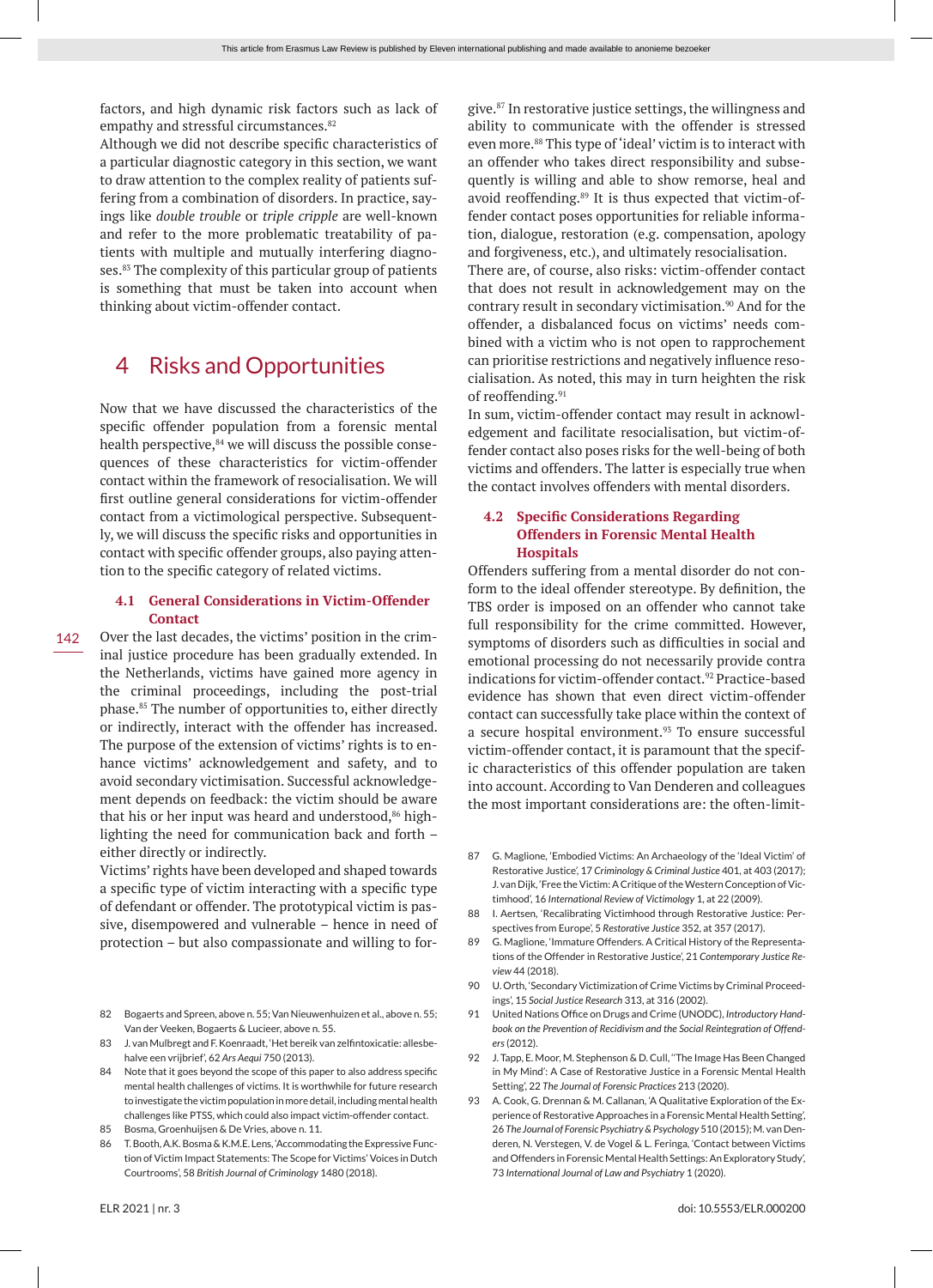ed problem awareness and lack of reflective abilities; the unstable psychiatric or physical conditions of mentally disordered offenders; and their (in)capacity to keep agreements.94

When these considerations are kept in mind, it is then paramount to promote engagement from all parties involved. Motivation to repair the relationship combined with trust in the facilitator and in the process are important factors in this respect. This trust can be enhanced by providing accurate information and designing the contact in a structured manner.<sup>95</sup> This corresponds to the first of three ways in which difficulties in victim-offender contact can be counteracted, according to Van Denderen and colleagues, namely detailed preparation and managing the expectations of victims and offenders. Second, practitioners must make sure that the type of contact is appropriate. Practitioners may find a letter preferable over direct face-to-face contact because it allows for more careful monitoring of the content. Third, practitioners must not be afraid to forbid contact when necessary to protect victim and/or offender, for example when there are restraining orders in place or when further harm is expected for the victim because of insincere offenders.96 In the following subsections, per group of offenders, relevant offender characteristics and corresponding risks and opportunities for victim-offender contact are discussed.

#### *4.2.1 Psychotic Disorders and Victim-Offender Contact*

Offenders suffering from psychotic disorders may have unstable emotions and perceptions. The extent to which victim-offender contact is possible depends on the state of the offender, requiring a flexible attitude of the victim. Especially during an acute psychotic episode, direct victim-offender contact is not desirable. A complete lack of reason combined with hyperactive behaviour or catatonia does not reflect an adequate attitude to engage in victim-offender contact. Psychotic symptoms may complicate communicative abilities and hamper the ability of offenders to comprehend the harm caused and the demands made by their victims, making restoration via more indirect manners such as a letter also difficult.<sup>97</sup> When an offender does not comprehend the harm caused, it is likely that a response to a Victim Impact Statement would not be favourable either, as research has highlighted the start of a dialogue as the factor which makes such a statement effective.<sup>98</sup> If an offender stabilises over time, the victim-offender contact can be started or resumed. This requires flexibility on the side of the victim, who may have to wait for an unknown period of time to start or resume contact, and may have to reschedule on short notice.

- 94 Van Denderen, Verstegen, De Vogel & Feringa, above n. 93.
- 95 Cook, Drennan & Callanan, above n. 93, at 517.
- 96 In the Guideline victim awareness, the type of contact is made dependent on the mental disorder of the offender (Guideline at 31); Van Denderen, Verstegen, De Vogel & Feringa, above n. 93, at 5.
- 97 Van Denderen, Verstegen, De Vogel & Feringa, above n. 93, at 4.
- 98 Booth, Bosma & Lens, above n. 86.

If victim-offender contact is established, it is important to take into account the nature of the psychotic symptoms. Often, patients are very distrustful of others. It is then useful to design the contact in such a manner that not only the victim, but also the offender feels reassured and heard, increasing the chance of acceptance of responsibility and the expression of remorse. When the mental condition stabilises, remorse can be genuine and apologies sincere. However, psychotic offenders often lack insight in their mental condition and its relationship to their offence,<sup>99</sup> and may therefore be unable to give (full) insight in the by victims often sought-after information on why they were victimised.100 However, giving the offender a voice can enhance victims' knowledge about the mental disorder and its symptoms.<sup>101</sup> Managing the expectations of victims beforehand and explaining the mental disorder to them is also significant in this respect.<sup>102</sup> As the mental state of the offender may fluctuate in psychotic patients, indirect information exchange and expectation management via the IDV can only be successful if the IDV is in close contact with both the victim and the forensic mental health hospital.

*4.2.2 Personality Disorders and Victim-Offender Contact* In the personality disordered offender group, limited problem awareness and reduced reflective abilities are most notable. Especially offenders with a more antisocial personality generally lack problem awareness.103 They do not feel that they did something wrong or blame the victim out of general contempt for others and have a persistent lack of empathy.<sup>104</sup> In offenders who lack empathy and problem awareness, it is paramount to carefully manage victims' expectations beforehand and explain the continuous nature of the challenges of victim-offender contact. Unlike psychosis, a personality disorder is not episodic but a stable condition. What is more, personality disorders are often difficult to treat, although some progress can be made.105

Victims must be informed about the possibility that an apology or expression of remorse is instrumental and not sincere.106 However, receiving an apology is not the only goal of victim-offender contact. In a preparatory

- 99 M. Garrett and M. Lerman, 'CBT for Psychosis for Long-term Inpatients with a Forensic History', 58 *Psychiatric Services* 712 (2007); H. Walker, L. Tulloch, M. Ramm, E. Drysdale, A. Steel, C. Martin, G. MacPherson & J. Connaughton, 'A Randomised Controlled Trial to Explore Insight into Psychosis; Effects of a Psycho-education Programme on Insight in a Forensic Population', 24 *The Journal of Forensic Psychiatry & Psychology* 756 (2013).
- 100 R. Morris, 'Two Kinds of Victims: Meeting their Needs', 9 *Journal of Prisoners on Prisons* 93 (1998); A. Pemberton, P.G.M. Aarten & E. Mulder, 'Stories as Property: Narrative Ownership as a Key Concept in Victims' Experiences with Criminal Justice', 19 *Criminology & Criminal Justice* 404, at 414 (2019).
- 101 T.L. Hafemeister, S.G. Garner & V.E. Bath, 'Forging Links and Renewing Ties: Applying the Principles of Restorative and Procedural Justice to Better Respond to Criminal Offenders with Mental Disorder', 60 *Buffalo Law Review* 147, at 204 (2012)
- 102 Van Denderen, Verstegen, De Vogel & Feringa, above n. 93.
- 103 *Ibid*.
- 104 Eastman et al., above n. 77, at 61.
- 105 A.W. Bateman, J. Gunderson & R. Mulder, 'Treatment of Personality Disorder', 385 *The Lancet* 735 (2015).
- 106 Van Denderen, Verstegen, De Vogel & Feringa, above n. 93.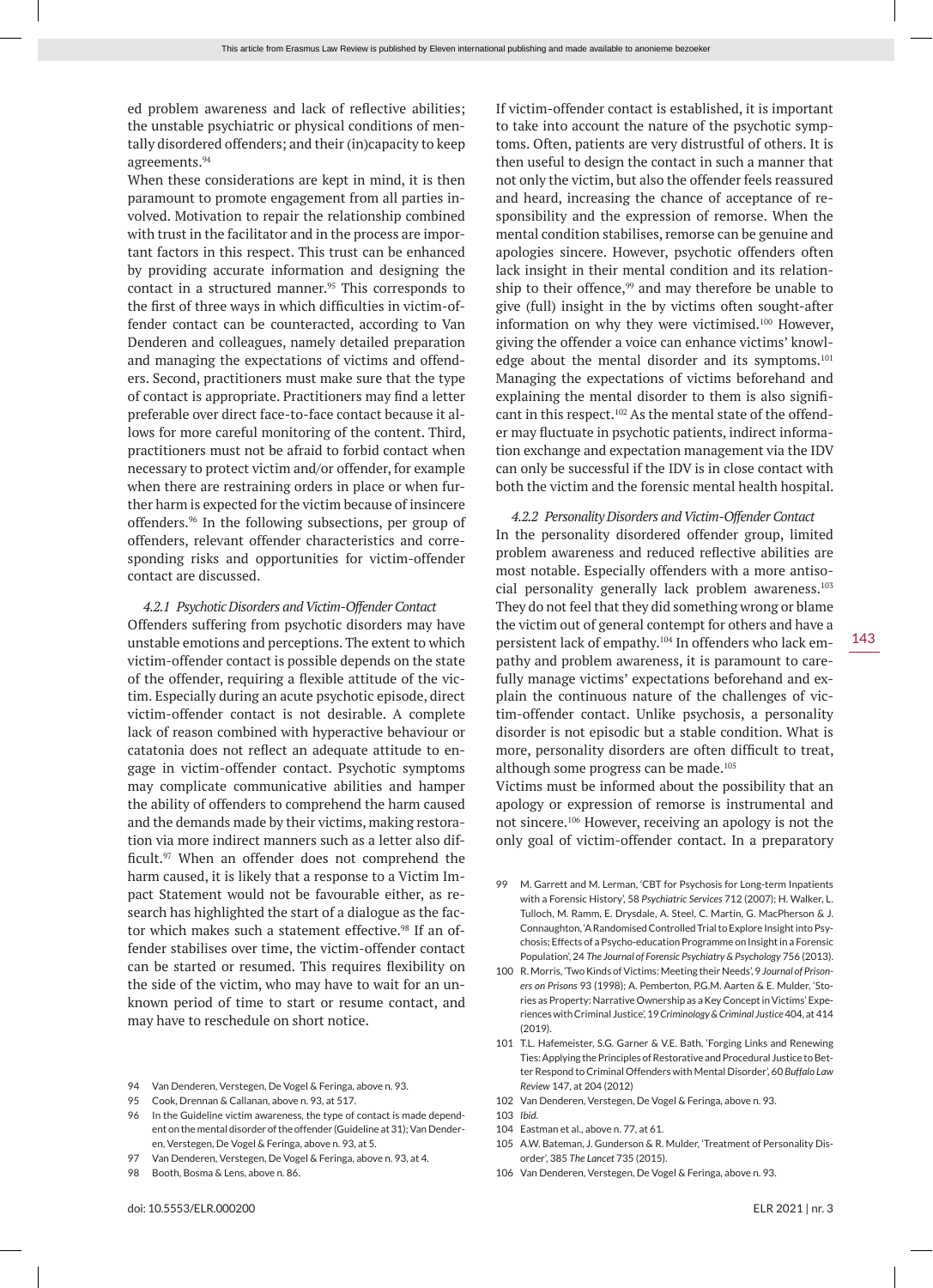conversation prior to direct (face-to-face) contact like mediation, it can be useful that the mediator discusses with victims what they can expect. Even if (sincere) apologies are not to be expected, victims can still benefit from a conversation, for example by receiving information and answers to some of their questions related to their victimisation. In some cases, it may be necessary to adjust the type of contact (e.g., change face-toface contact in an exchange of letters), to prevent secondary victimisation.107 For instance, when a reaction of an offender cannot be predicted or controlled, and an offender may act aggressively. It might also be necessary to limit victim-offender contact during leave or conditional release. This can be done via protection orders, for which victims can express their needs via the ministry of Justice and Security or IDV.

#### *4.2.3 Mixed Problems and Victim-Offender Contact*

In the more complex cases characterised by comorbidity, closely monitoring the victim-offender contact from the start to the evaluation is of importance. Especially high comorbidity with substance use is relevant in this respect, as it contributes to several circumstances that are less desirable when thinking about victim-offender contact. In general, compared to patients with a single disorder, patients with comorbidity show 'a more severe course of illness, more severe health and social consequences, more difficulties in treatment, and worse treatment outcomes'.108 In offenders with personality disorders, comorbid addiction is also associated with a worse treatment outcome, more provocative behaviours during treatment, higher levels of treatment resistance and more difficulty forming interpersonal bonds (including with the therapist).<sup>109</sup> And in offenders with schizophrenia, addictive disorders are also related to poorer clinical outcomes, including violent behaviour.<sup>110</sup>

These less favourable circumstances are relevant when looking at the victim-offender contact from a resocialisation perspective. However, the notion of 'double trouble, triple cripple' does not automatically mean that victim-offender contact is not possible and could not promote the resocialisation of offenders. Nonetheless, it does demand extra effort from the practitioners facilitating the contact.<sup>111</sup> Parallel to treatment needs in this demanding group, this entails providing more structure and support.112 Particularly in direct victim-offender contact such as mediation, the level of skill a practition-

- 107 A. Pemberton, F.W. Winkel & M.S. Groenhuijsen, 'Taking Victims Seriously in Restorative Justice', 3 *International Perspectives in Victimology* 4 (2007).
- 108 D. Morisano, T.F. Babor & K.A. Robaina, 'Co-occurrence of Substance Use Disorders with Other Psychiatric Disorders: Implications for Treatment Services', 31 *Nordic Studies on Alcohol and Drugs* 5, at 5 (2018).
- 109 T.J. Trull, M.B. Solhan, W.C. Brown, R.L. Tomko, L. Schaefer, K.D. McLaughlin & S. Jahng, 'Substance Use Disorders and Personality Disorders', in K.J. Sher (ed.), *The Oxford Handbook of Substance Use and Substance Use Disorders* (2016) 116, at 142.
- 110 K. Kivimies, E. Repo-Tiihonen, H. Kautiainen & J. Tiihonen, 'Comorbid Opioid Use Is Undertreated among Forensic Patients with Schizophrenia', 13 *Substance Abuse Treatment, Prevention, and Policy* 1 (2018).
- 111 Cook, Drennan & Callanan, above n. 93.
- 112 Trull et al., above n. 109.

*4.2.4 Specific Considerations With Familiar Victims* A complicating factor in victim-offender contact is the fact that a significant part of victims is known to the offender, with percentages of known victims ranging from 53% to 65%, and even 72% in female offenders.116 Of particular interest are victims in the direct family such

as (ex)partners, children, parents, and close family members, because they remain part of the offenders' social network. This group is smaller with percentages ranging from 21% to 37%,<sup>117</sup> but still relevant because these familial victims can play a direct role in therapy or risk management, as support from the social network is an important factor in resocialisation.<sup>118</sup> In case of familial victims the victim-offender contact can be beneficial for both the offender and the victim because of the restoration of family relationships and contact.<sup>119</sup> However, the family dynamics can also result in a more complicated victim-offender contact demanding a careful approach.

er has, can have an important effect on the outcome of the contact.113 But also when only indirect contact is indicated, this offender group is most demanding, and one should always proceed with care to make sure the outcome of the interaction furthers resocialisation and does not result in secondary victimisation.<sup>114</sup> Adverse outcomes can have serious implications for this vulnerable offender group. Not only damaging ongoing treatment, but even increasing future risk and thereby lower-

ing the chances of successful resocialisation.<sup>115</sup>

# 5 Closing Remarks

Resocialisation has gained considerable attention as an important aim of criminal sanctions. In a time in which victims' rights spread to all phases of the criminal procedure including the post-sentencing phase, this asks for a careful balancing of needs and interests of both victims and offenders. In this article, risks and opportunities for victims in contact with a particular and atypical offender population at this post-sentencing phase are discussed. There are various ways in which victims can have contact with offenders in the context of a TBS order, either directly or indirectly, such as a right to in-

- 113 J.S. Kenney and D. Clairmont, 'Using the Victim Role as Both Sword and Shield: The Interactional Dynamics of Restorative Justice Sessions', 38 *Journal of Contemporary Ethnography* 279 (2009).
- 114 Pemberton, Winkel & Groenhuijsen, above n. 107.
- 115 Cook, Drennan & Callanan, above n. 93, at 525,
- 116 De Vogel and De Spa, above n. 18; K.R. Goethals, W.J.P. Gaertner, J.K. Buitelaar & H.J.C. van Marle, 'Targets of Violence and Psychosocial Problems in Psychotic Offenders Detained under the Dutch Entrustment Act', 19 *The Journal of Forensic Psychiatry & Psychology* 561 (2008); H. Nijman, M. Cima & H. Merckelbach, 'Nature and Antecedents of Psychotic Patients' Crimes', 14 *The Journal of Forensic Psychiatry & Psychology* 542 (2003).
- 117 De Vogel and De Spa, above n. 18; Goethals et al., above n. 116.
- 118 Y.H. Bouman, M. van der Logt & B.H. Bulten, 'Desistance by Social Context in Forensic Psychiatry' in T.I. Oei and M.S. Groenhuijsen (eds.), *Progression in Forensic Psychiatry* (2012) 397.
- 119 Van Denderen, Verstegen, De Vogel & Feringa, above n. 93.